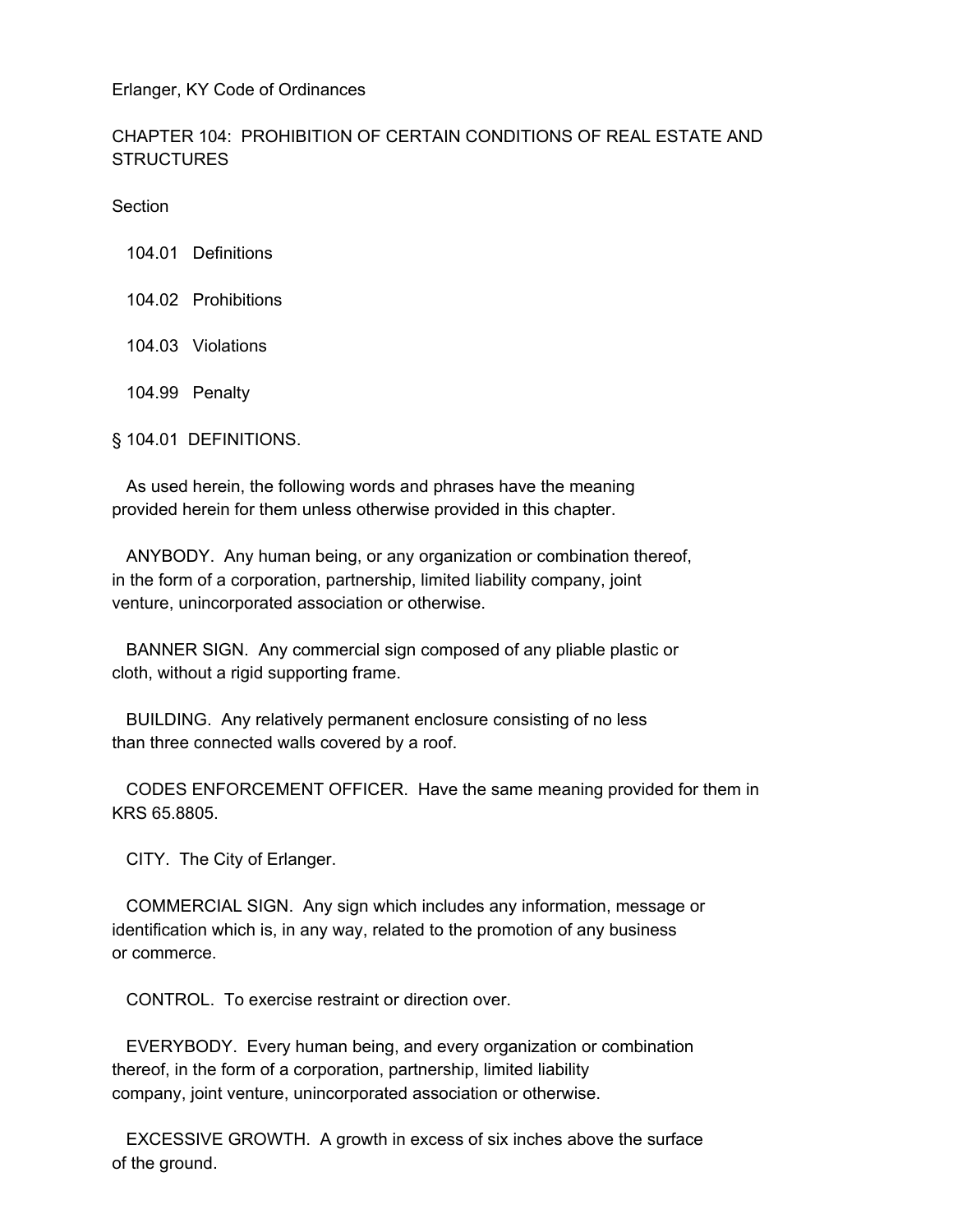FOWL. Any hen, rooster, chicken, duck, turkey, pheasant or any of several other, usually gallinaceous, birds.

 GRAFFITI. Any display of words, letters, numbers, design or symbols scrawled, by hand or otherwise, in any ink, paint, chalk, dye or any other medium on any building or structure, without the consent or authority of the owner thereof, and which is within view from any public property or right-of-way.

INOPERABLE MOTOR VEHICLE. A motor vehicle that is either:

 (1) Wrecked or otherwise in a state of disrepair or disassembly;

(2) Mechanically inoperable; or

(3) Legally inoperable on public streets and highways.

 LIVESTOCK. Animals of the bovine, ovine, porcine, caprine, equine, camelid and cervid species, including, without limitation, horses, cattle, sheep, swine and goats.

 MUNICIPAL SOLID WASTE. Have the same meaning provided for them in KRS 224.1-010(31)(a)(4).

 MUNICIPAL SOLID WASTE CONTAINER. A clean, covered, rigid metal or plastic container with a capacity of no less than 30 gallons and no more than 96 gallons.

 NOBODY. No human being, or any organization or combination thereof, in the form of a corporation, partnership, joint venture, unincorporated association or otherwise.

 OPEN BURNING. The burning of any material in an area which is not enclosed within a building.

 OUTSIDE. An area of a lot or parcel of real estate that is not enclosed within a building.

 RECREATIONAL VEHICLE. Have the same meaning provided for them in KRS 227.550(12).

RUBBISH. Worthless, discarded material.

 UNLEASHED ANIMAL. Any animal that is not secured and controlled by the owner or custodian of that animal by means of a leash.

(Ord. 2443, passed 11-1-2016)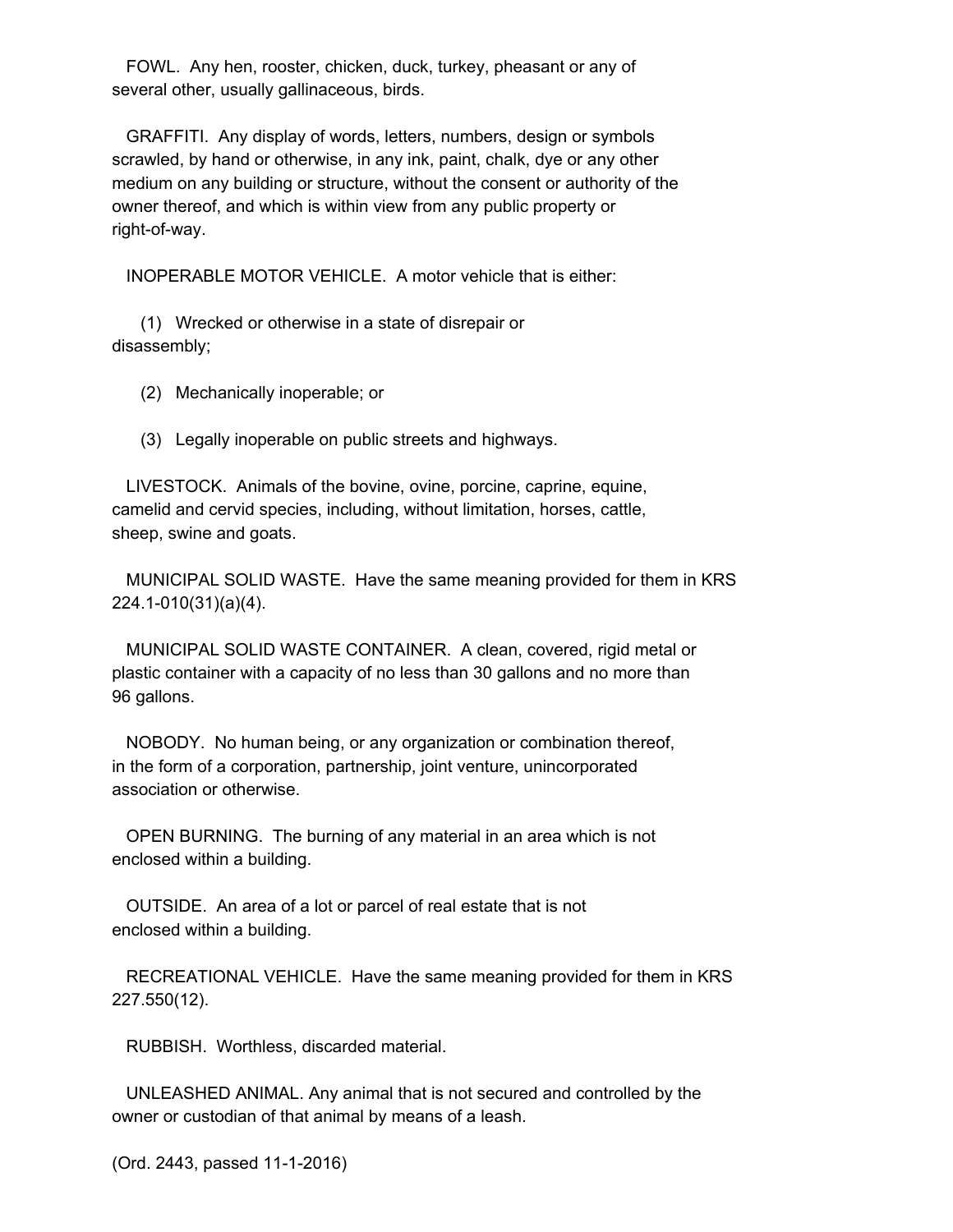## § 104.02 PROHIBITIONS.

 The following actions, omissions, behavior, conditions and occurrences upon any lot or parcel of real estate within the city are hereby prohibited; and nobody shall, by either act or omission, conspire, cause, permit, encourage, aid, assist, allow or engage in any of them:

 (A) Any condition or use of any lot or parcel of real estate in the city or any structure thereon that is detrimental to the value, use or enjoyment of the property of others in the vicinity of that lot or parcel of real estate, including, without limitation:

 (1) Those that constitute a public nuisance within the definition thereof in section PM-302.1 of the International Property Maintenance Code adopted by Ordinance 2240 of the city.

 (2) Those structures that are designed and intended for human habitation, occupancy or use; but have conditions in them that are dangerous or injurious to the health or safety of the occupants of the structure, the occupants of neighboring structures or other residents of the city.

 (3) Those in violation of the standards of safety promulgated pursuant to KRS 227.300, which are hereby adopted by the City pursuant to the requirements of KRS 227.320.

 (4) Those in violation of the 2015 NFPA 1 Uniform Fire Code that was published by the National Fire Protection Association, a copy of which accompanies Ordinance No. 2443 and is hereby made a part of the permanent records of the city and incorporated herein by reference.

 (5) The development of a public nuisance thereon through the accumulation of:

 (a) Junked or wrecked automobiles, vehicles, machines, or other similar scrap or salvage materials, excluding inoperative farm equipment.

 (b) One or more mobile or manufactured homes as defined in KRS 227.550 that are junked, wrecked, or inoperative and which are not inhabited.

(c) Rubbish.

(d) The excessive growth of weeds or grass.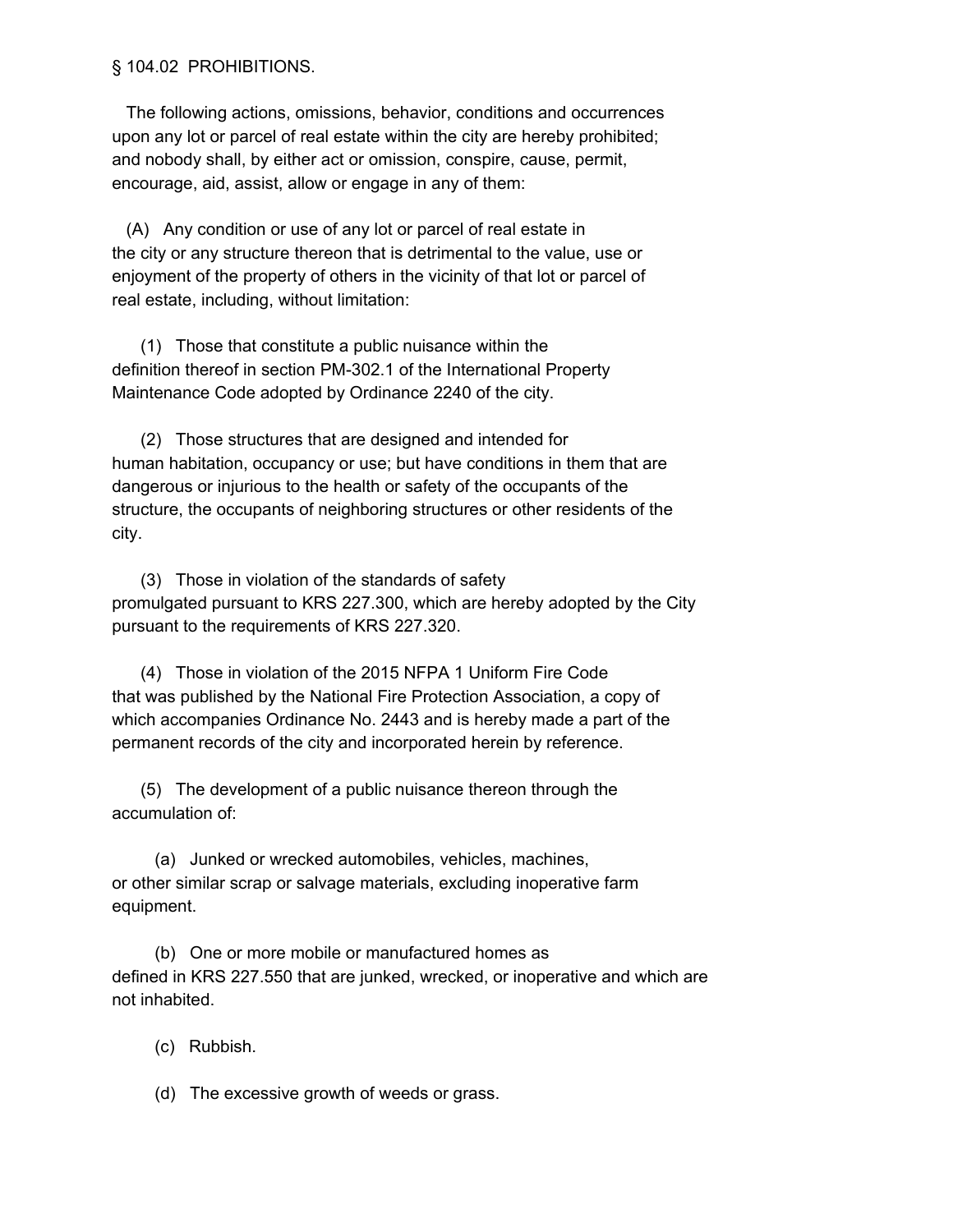(B) The location of one or more mobile or manufactured homes as defined in KRS 227.550 that are junked, wrecked, or non-operative and which are not inhabited.

 (C) The parking of any recreational vehicle, boat or trailer on any occupied residential area except for only one of any such vehicles:

(1) In the rear yard of any lot or parcel of real estate; or

 (2) In any area of a side yard that is continuously paved with blacktop or concrete, provided that no part of such vehicle is within one foot of any point in the nearest boundary line; or

(3) In any driveway, provided that:

 (a) The area thereof occupied by any such vehicle is in addition to all off street parking areas required by this chapter; and

 (b) There is no more than one of any such vehicles parked, stored or otherwise located in any portion of any driveway on any one lot or parcel of real estate at any one time; and

 (c) No part of any such vehicle is within one foot of any point in the nearest boundary line.

 (D) The accumulation of any municipal solid waste anywhere unless it is enclosed within a covered municipal solid waste container.

 (E) No person, firm or corporation shall cause or permit municipal solid waste containers or any similar type containers of any kind to be placed at the curb line in front of any premises for collection before the hour of 4:00 p.m., prevailing time of the evening before the collection dates on the street or alley on which the premises are located, and the containers shall be placed at the curb line in front of the premises. It shall be unlawful for garbage or trash containers to be placed for collection prior to the time contained herein on the streets or alleys or for the garbage or trash containers to remain on the streets or alleys except on the collection dates. After the containers have been emptied, the person owning the containers shall remove the containers from the front of the premises and place them within two feet of their premises or garage with the goal of hiding them from view as much as practical. No garbage or trash containers shall be placed on the streets or alleys in violation of the provisions of this section by any person for any reason.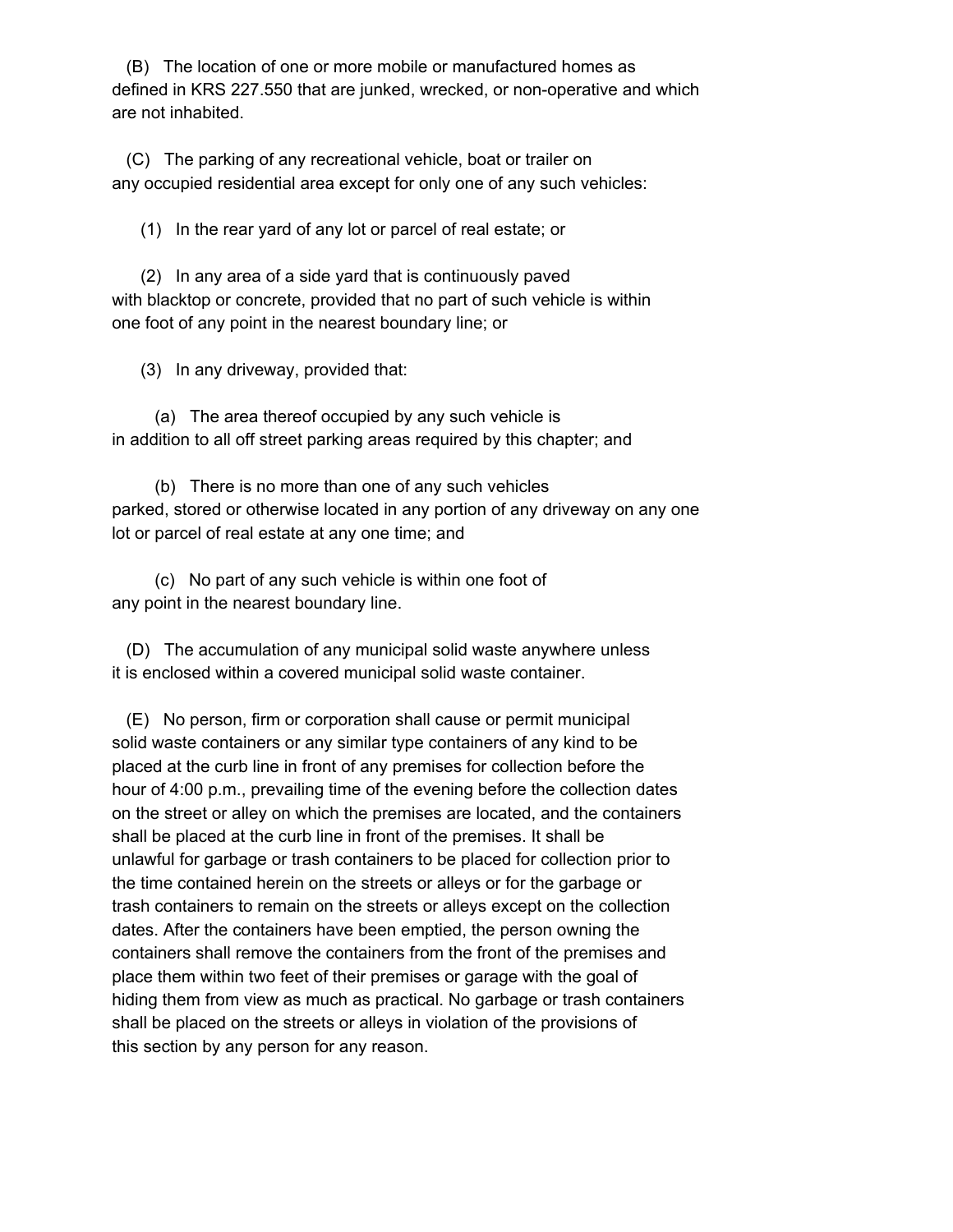(F) The collection and removal of any municipal solid waste by mechanical means during the period of time after 12:00 a.m. and before 6:00 a.m., from any real estate that is not used for residential purposes but which abuts, is adjacent to or across a street from any real estate that is used for residential purposes.

 (G) The occurrence of any unleashed animal anywhere in the city other than on lot or parcel of real estate enclosed by a fence:

 (1) In which the owner or custodian of the unleashed animal has an ownership or possessory interest; or

 (2) Upon which the unleashed animal has been authorized by someone who has an ownership or possessory interest in that lot or parcel of real estate.

 (H) The occurrence of any sound, odors or anything else from any animal or animals on any lot or parcel of real estate in the city that unreasonably interferes in any way with the occupation, use or enjoyment of any other lot or parcel of real estate in the city by any owner, tenant, occupant, resident or user thereof.

 (I) Any open burning without the permit required by City Ordinance 2086.

 (J) The location of any rubbish on any public sidewalk and the failure of those with any ownership or possessory interest in any lot or parcel of real estate abutting thereon to remove it within a reasonable period of time after such rubbish has been deposited thereon.

(K) Any more than one banner sign on the premises of any business.

 (L) Any sign that isn't in a condition of good repair, and in a clean, neat and safe and functional condition in compliance with all applicable laws, including, without limitation, all building and property maintenance codes.

(M) The occurrence, existence or continuation of any graffiti.

 (N) The outside storage or other location of any equipment in any front or side yard where it may be seen from a public street, while that equipment is in a position or condition in which the design and purpose of that equipment may not be accomplished.

(O) Any outdoor swimming pool in which:

 (1) The water in the pool is contaminated with dangerous disease causing pathogens, including bacteria; or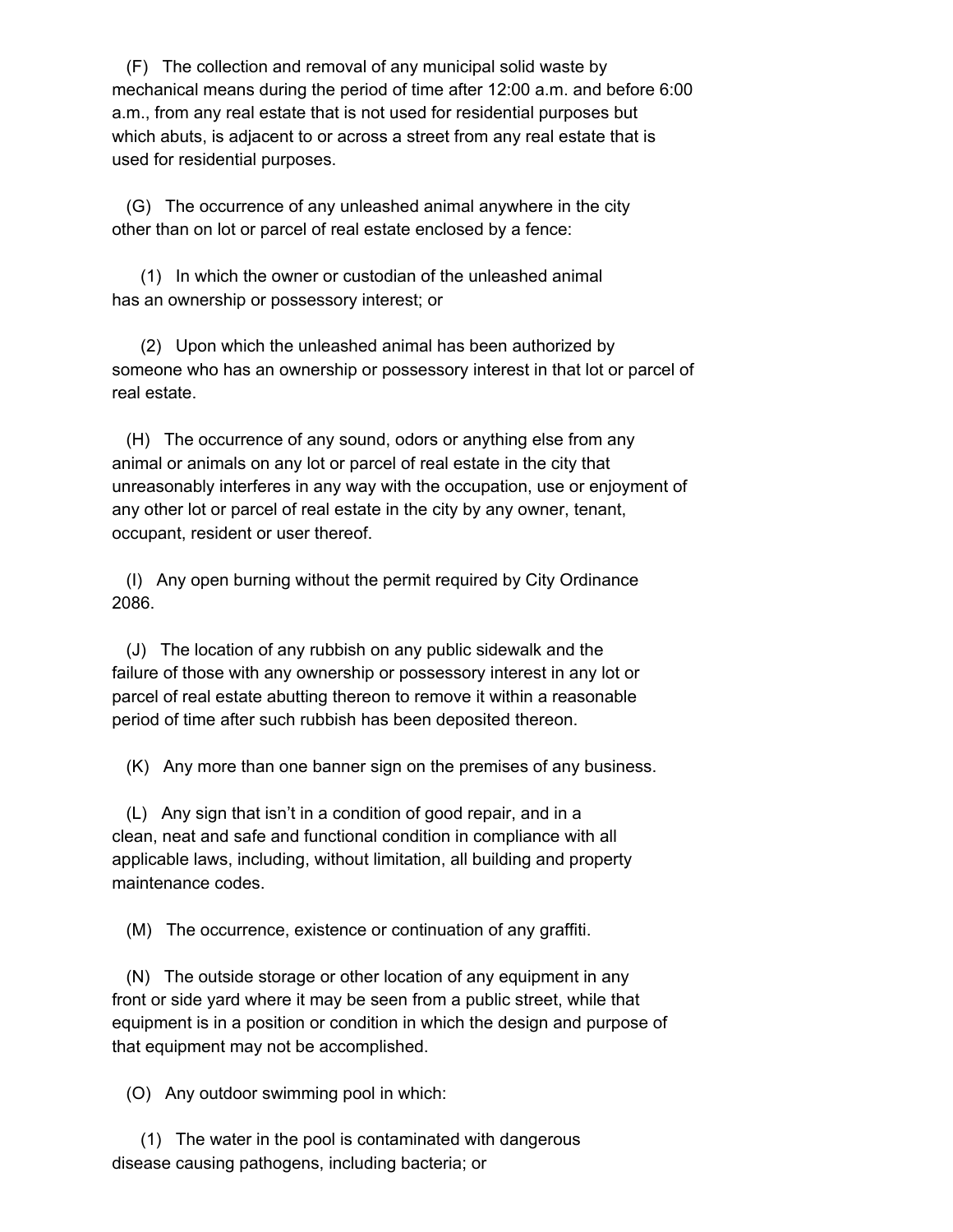(2) Water may be retained and impounded in the pool to a depth of 24 inches or more at any one point; and the pool area isn't always completely surrounded by a fence that is at least four feet in height, which precludes access to the water in the pool without opening a gate or climbing over the fence, with all of the gates in the fence having an automatic self closing mechanism.

 (P) The location of any fowl or livestock within 500 feet of any residence other than that of the owner of such fowl or livestock.

 (Q) The distribution or accumulation of any unsolicited written material on any portion of any lot or parcel of real estate in the city outside of a building other than:

(1) On a porch, if one exists, nearest to the front door; or

(2) Securely attached to a door; or

(3) Between an exterior door and an interior door: or

 (4) Personally with any occupant of the lot or parcel of real estate.

 (R) The use of any area of ground outside of a building that is either unpaved or paved with something other than concrete or blacktop for the purpose of parking or any other location of a motor vehicle thereon, except that any such area of ground that has been continually used for such purpose since 1992 may continue to be used for such purpose provided that such area is continually covered with at least two inches of gravel.

 (S) The use of any portion of any residential lot or parcel of real estate outside of a building for the storage or other location of any inoperable motor vehicles or any motor vehicle parts.

 (T) The use of any lot or parcel of real estate, or any portion thereof, including, without limitation, any building or any portion thereof located on that lot or parcel of real estate, for any criminal activity involving disorderly conduct, alcoholic beverages, firearms, menacing, physical injury to person or property, deadly weapons, gambling, prostitution, or controlled substances, or any other felony or misdemeanor to such an extent that there have been documented responses to any of them by peace officers or other personnel of the city on five or more separate occasions within any one period of 12 consecutive calendar months; provided that an owner of that lot or parcel of real estate has been notified at least once during that period of 12 consecutive calendar months of the occurrence of any such criminal activity; and provided further that the eviction of any tenants of that lot or parcel of real estate who were involved in such criminal activity shall be a defense to any civil or criminal prosecution for a violation of this section.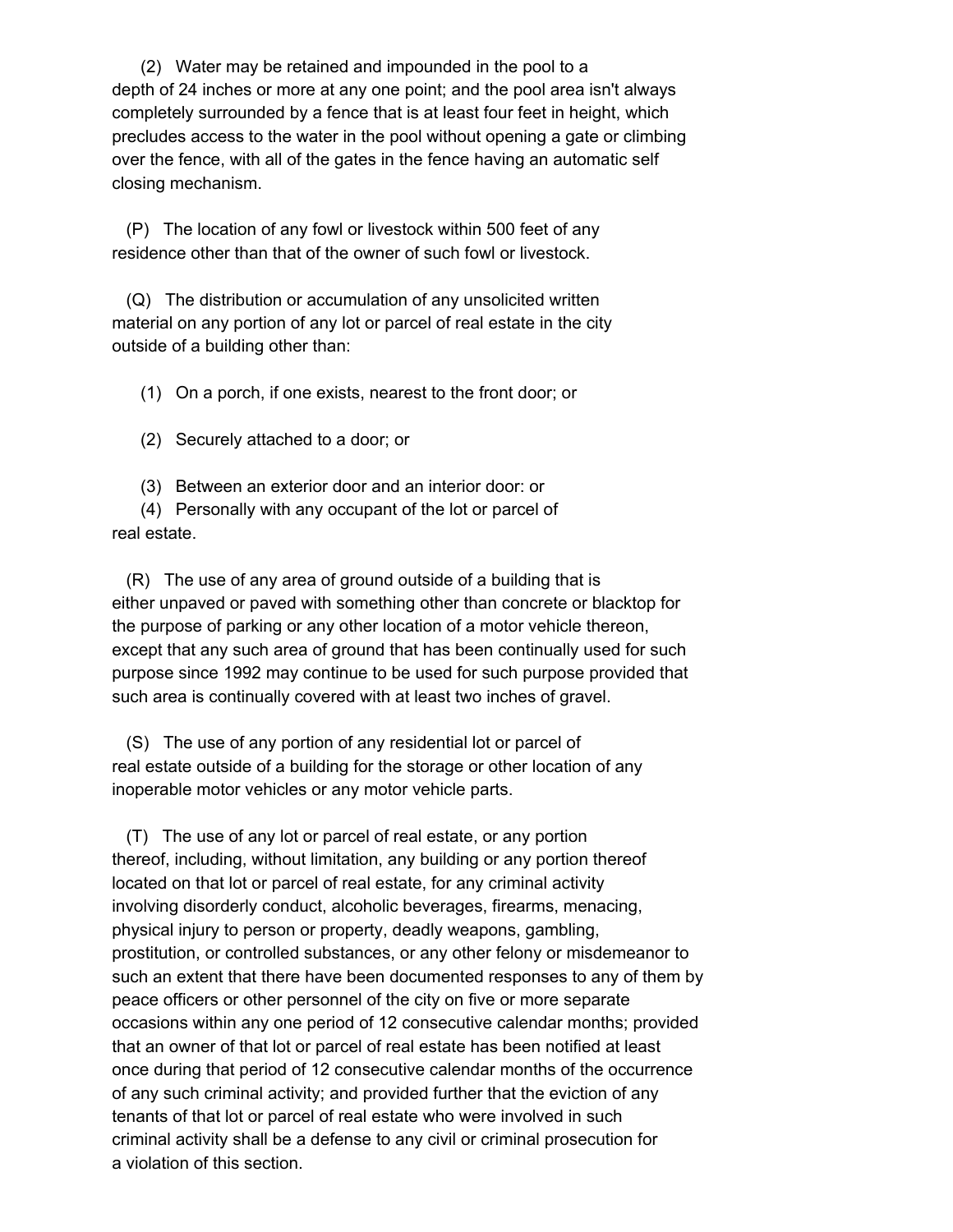(U) The use of any paved area other than sidewalks within the right-of-way of any street within the city for any athletic or other recreational activity.

 (V) The location of any apparatus for the athletic or other recreational use of any area within the right-of-way of any street within the city, whether that apparatus is located within or outside of that right-of-way.

 (W) The growth of any tree, shrub, or bush in or into the area within the right-of-way of any street in the city in any manner that is hazardous to the public use of that right-of-way.

 (X) The location of any motor vehicle in any manner that any portion of it is on or above any portion of any sidewalk in the city, potentially blocking the pedestrian use thereof.

 (Y) The location of any inoperable motor vehicle anywhere within the right-of-way of any street in the city.

(Ord. 2443, passed 11-1-2016; Ord. 2447, passed 3-7-2017)

§ 104.03 VIOLATIONS.

 A violation of this chapter occurs whenever anybody, by either act or omission, conspires causes, permits, encourages, aids, assists, allows or engages in any of the acts, actions, behavior, conditions and occurrences prohibited by this ordinance; and each and every separate non-continuing occurrence thereof, and each and every day of each continuing occurrence thereof is a separate violation of this chapter.

(Ord. 2443, passed 11-1-2016)

§ 104.99 PENALTY.

 (A) Civil offense. Each separate violation of this chapter constitutes a civil offense; and, pursuant to the requirements of KRS 65.8808, the penalties to be imposed upon persons determined to have violated this chapter are hereby established as follows:

 (1) The specific civil fine that shall be imposed for each separate violation of this chapter in the event that a citation for that violation is not contested is hereby established at \$100 for a first violation, \$250 for a second occurrence of the same violation, and \$500 for the third and each subsequent occurrence of the same violation, plus the costs of collection, including, without limitation, court costs and attorney fees.